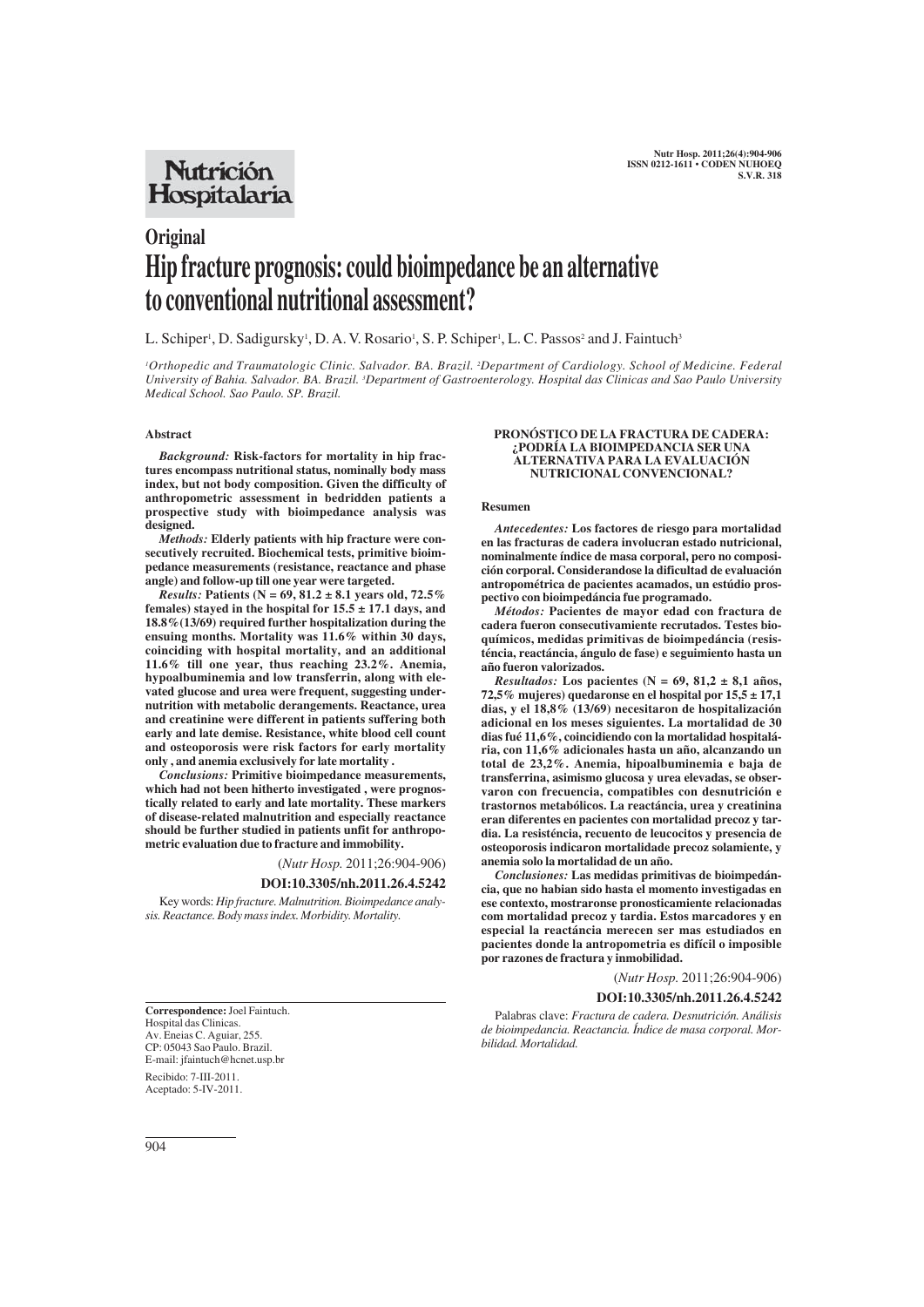#### **Introduction**

Several demographic, clinical, and nutritional findings are prognostically important for mortality after hip fracture in the elderly.1-3 Besides osteoporosis which is believed to be the hegemonic predisposing factor, emphasis is often given to low body mass index,<sup>3</sup> however this is not an easy measurement in recumbent persons with major bone trauma. Not more than half of the hospitals adopt any modality of nutritional screening,<sup>4</sup> therefore BMI values from previous admissions are hardly an option. Reported or estimated heights are not reliable either<sup>5</sup> and traumatic edema may be a pitfall for weight interpretation, thus rendering BMI utilization questionable.

Bioimpedance analysis (BIA), though an accepted measurement of nutritional status and body compartments, has not been investigated in this context. In a prospective protocol, the hypothesis was that both early and late mortality could be associated with changes in BIA indices, especially with reactance which is sensitive to body fluid shifts.<sup>6</sup>

#### **Methods**

Sixty-nine consecutive patients were investigated, 34 with fracture of neck of femur and 35 with intertrochanteric lesion. Groups were demographically and metabolically well matched therefore they are analyzed together.

Inclusion criteria were age > 65 years (males and females) and informed consent. Exclusion criteria were sepsis, shock, coma, pathologic fracture, use of corticosteroids, previous operation of the hip, use of pacemaker or refusal to participate in the protocol. Informed consent was given by all patients or caregivers, and the protocol was approved by the Institutional Ethical Committee.

Questionnaires targeting demographics and comorbidities were used, and diagnosis was based on current treatment. Derived BIA compartments (lean body mass, body fat and total body water) were not part of the protocol, only primitive findings (resistance, reactance and phase angle),as weight and height would be required in the equation. Fracture risk assessment according to the WHO/FRAX algorithm was not computed either, due to lacking BMI.<sup>1</sup> The standard tetrapolar technique was applied at the healthy side of the body, after overnight fasting and voiding (BIA Quantum II, RJL Systems, Clinton Township, MI, USA). Serum albumin, transferrin, BUN, creatinine, along with hematologic counts were measured by automated methods. Principal end-points were 30-day and one year mortality. Results (mean  $\pm$  SD or percentage) were compared by Chi-Square test, analysis of variance (ANOVA) or Student's "t " test as appropriate. Classification by tertiles for comparison of risk factors was also conducted.

| <b>Table I</b><br>General features of the population |                      |
|------------------------------------------------------|----------------------|
| Variable                                             | <b>Results</b>       |
| Gender (males)                                       | 27.5% (19/69)        |
| Age (years)                                          | $81.2 \pm 8.1$       |
| <b>Diabetes</b>                                      | 23.2% (16/69)        |
| Hypertension                                         | 58.0% (40/69)        |
| Osteoporosis                                         | 44.9% (31/69)        |
| Length of stay (days)                                | $15.5 \pm 17.1$      |
| 30-day deaths*                                       | 11.6% (8/69)         |
| 1-year deaths*                                       | 11.6% (8/69)         |
| Total deaths                                         | 23.2% (16/69)        |
| Rehospitalization**                                  | 18.8% (13/69)        |
| Hb(g/dL)                                             | $11.1 \pm 1.8$       |
| Platelets $(mm3)$                                    | $169,283 \pm 56,557$ |
| $WBC$ (mm <sup>3</sup> )                             | $9,504 \pm 3,343$    |
| Lymphocytes $(mm3)$                                  | $1,542 \pm 751$      |
| Glucose (mg/dL)                                      | $128 \pm 58$         |
| Urea $(mg/dL)$ ***                                   | $41.4 \pm 12.8$      |
| Creatinine $(mg/dL)$                                 | $0.9 \pm 0.3$        |
| Transferrin (mg/dL)                                  | $196 \pm 73$         |
| Albumin $(g/dL)$                                     | $3.4 \pm 0.6$        |
| Resistance (Ohm)                                     | $525 \pm 95$         |
| Reactance (Ohm)                                      | $35.9 \pm 12.2$      |
| Phase angle (degress)                                | $7.1 \pm 0.4$        |

(\*) All deaths occurred in the hospital,  $15.1 \pm 8.9$  days after operation; (\*) Further hospital admission along the year of follow-up.

#### **Results**

Patients were mostly females , and arterial hypertension , osteoporosis along with diabetes were fairly prevalent. Nearly one fifth required additional admission during the ensuing 12 months, mostly because of falls and clinical problems.

Participants suffered from some degree of anemia, hypoalbuminemia and low transferrin. In contrast white blood cell count (WBC) tended to be elevated, consistent with acute trauma and inflammation. Nevertheless creatinine was normal, with no case above 2 mg/dL (table I).

Gender and age played no role in death rate, however diminished resistance  $(P = 0.024)$  and reactance  $(P = 0.048)$  adversely affected 30-day results. As expected, participants suffering from osteoporosis had a worse outlook too  $(P = 0.006)$ .

One year mortality was linked to reactance  $(P <$  $0.001$ ) and anemia (P = 0.039). Noteworthy findings concerned also BUN and creatinine, both of which interfered with early and total mortality (P < 0.001).

Figure 1 illustrates impact on one-year mortality according to reactance values, and for comparison those of creatinine as well.